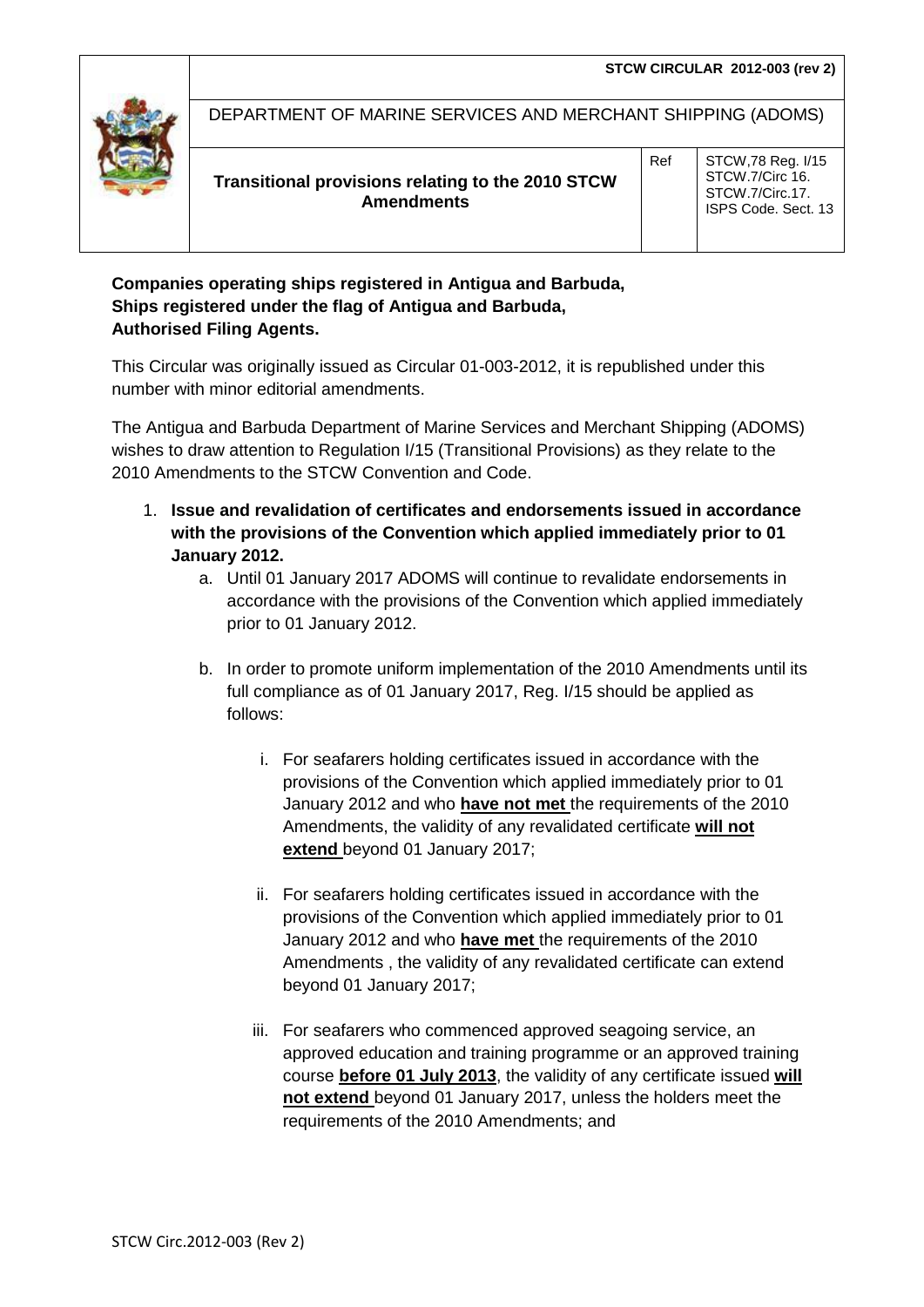- iv. For seafarers who commenced approved seagoing service, an approved education and training programme or an approved training course **after 01 July 2013**, the validity of any certificate issued can extend beyond 01 January 2017.
- c. Table B‐I/2 of the STCW Code, as amended, contains a list of certificates or documentary evidence required under the relevant provisions of the Convention. Please note that the certificates or documentary evidence under the 2010 Amendments have changed in respect of contents and title. However, Administrations may issue certificates and documentary evidence under the provisions of the 1995 STCW amendments with a validity that should not extend beyond 01 January 2017 or new certificates under the provisions of the 2010 Amendments, as appropriate.
- d. Reg. I/15 also applies to the medical certificates issued under Reg. I/9 (Medical Standards). The medical requirements were significantly changed by the 2010 Amendments. Therefore medical certificates issued in accordance with the 1995 STCW amendments will be accepted until their expiry after which they must be replaced by medical certificates that meet the new requirements.
- 2. Transitional provisions which do not relate to certification issues
	- a. Reg. I/15 applies to the certification of seafarers. Therefore, any amendments that do not directly involve certification of seafarers under Reg. I/15 should be implemented as of 01 January 2012.
	- b. The amended requirements of Chapter VIII (Standards regarding watchkeeping) will come into force on 01 January 2012. However, some aspects of seafarer training, for example, Engine‐room Resource Management (ERM) or Bridge Resource Management (BRM), are not required to be completed until 01 January 2017.
- 3. Security‐related training provisions.
	- a. Acknowledging the close entry into force date of the 2010 Amendments, practical difficulties may arise for all seafarers with security‐related requirements in obtaining the necessary certificates and/or the necessary endorsements required in accordance with Reg. VI/6 of the 2010 Amendments. Transitional provisions under Section A‐VI/6 provide for the recognition of the training of seafarers who commenced approved seagoing service prior to 01 January 2012 as valid until 01 January 2014. But after 1<sup>st</sup> January 2014 full compliance with the requirements of Section A-VI/6 is required.